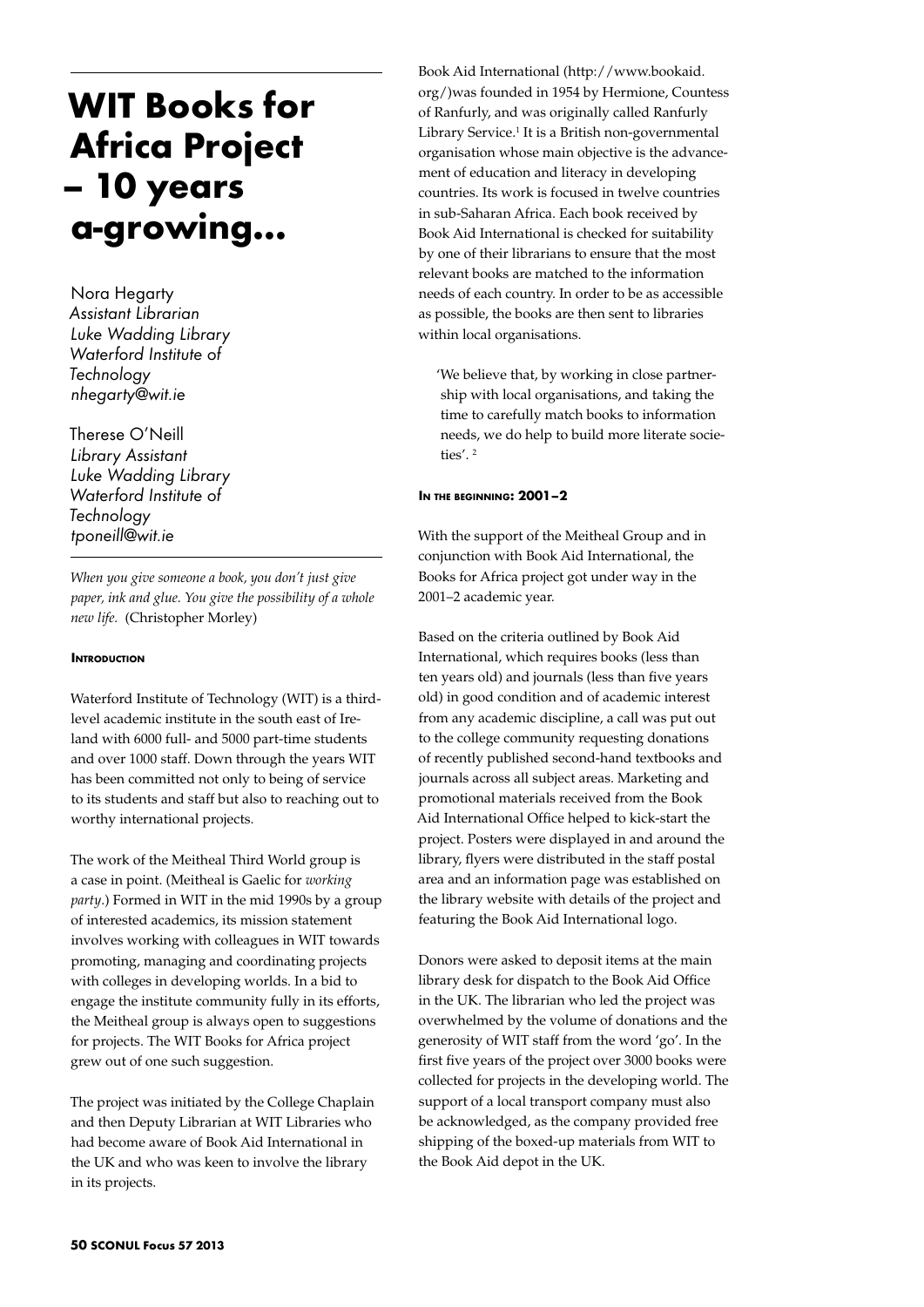

**New developments: 2007–8**

In 2007, due to funding cuts and limited warehouse space, Book Aid International stopped accepting second-hand donations. They had indeed by then already received more brand-new books from UK publishers than they could accommodate and ship. This meant that WIT's Third World Group needed to source a new distribution partner for the Books for Africa project. We were delighted to become aware of and to partner with Read International (http://readinternational.org.uk/, a young and vibrant UKbased organisation founded in 2005 by a group of passionate and visionary students whose mission statement reads as follows:

'….through collaborative, student led initiatives we will empower young people to secure a poverty-free future for themselves by improving their access to education'<sup>3</sup>

This mission and vision marries well with that of the WIT Third World Group and WIT Books for Africa project. Our first shipment to Read International of over 800 books took place in 2008.

#### **Further changes: 2009**

By 2009 a number of library staff had become involved in the Books for Africa project. Having more staff on board meant we could spread our wings a bit and move the collection points beyond the library desk. A more proactive approach to gathering books involved setting up collection points around the campus as well as in both the main and branch libraries. Key areas such as staff post rooms were chosen as central collection points. Empty boxes and promotional posters and flyers were set up in these areas to assist staff donations.

*Staff with a batch of donated books ready for collection*

Over 800 books were dispatched to Read International for developing world projects in 2010. In line with former donations, the majority of books were in the business, engineering and science fields, with a smattering of humanities titles also included in the shipment.

# **Bon voyage: 2012**

We decided to make our most recent collection coincide with World Book Day on 1 March 2012. We set up a display at the library entrance to highlight the event and to draw staff and students' attention to both World Book Day and the Books for Africa project. The MACTrans lorry arrived in the afternoon to collect the shipment of over 900 books. On-the-spot feedback from students was very positive and staff responded well to the promotional photos that were published in WITNess, an in-house publication at WIT.

# **CONCLUSION**

In the ten years since the project started, we estimate that up to 8000 textbooks have been dispatched as far afield as Tanzania through the Books for Africa project. We are currently collecting materials for our next shipment and hope to continue to work with the Meitheal Third World group in WIT to facilitate the donation of academic textbooks to the developing world for the foreseeable future.

#### **References**

1 S. Blue, 'Book Aid International: relieving the book crisis in developing countries', *Library review*, 43:2 (1994), pp. 37–45